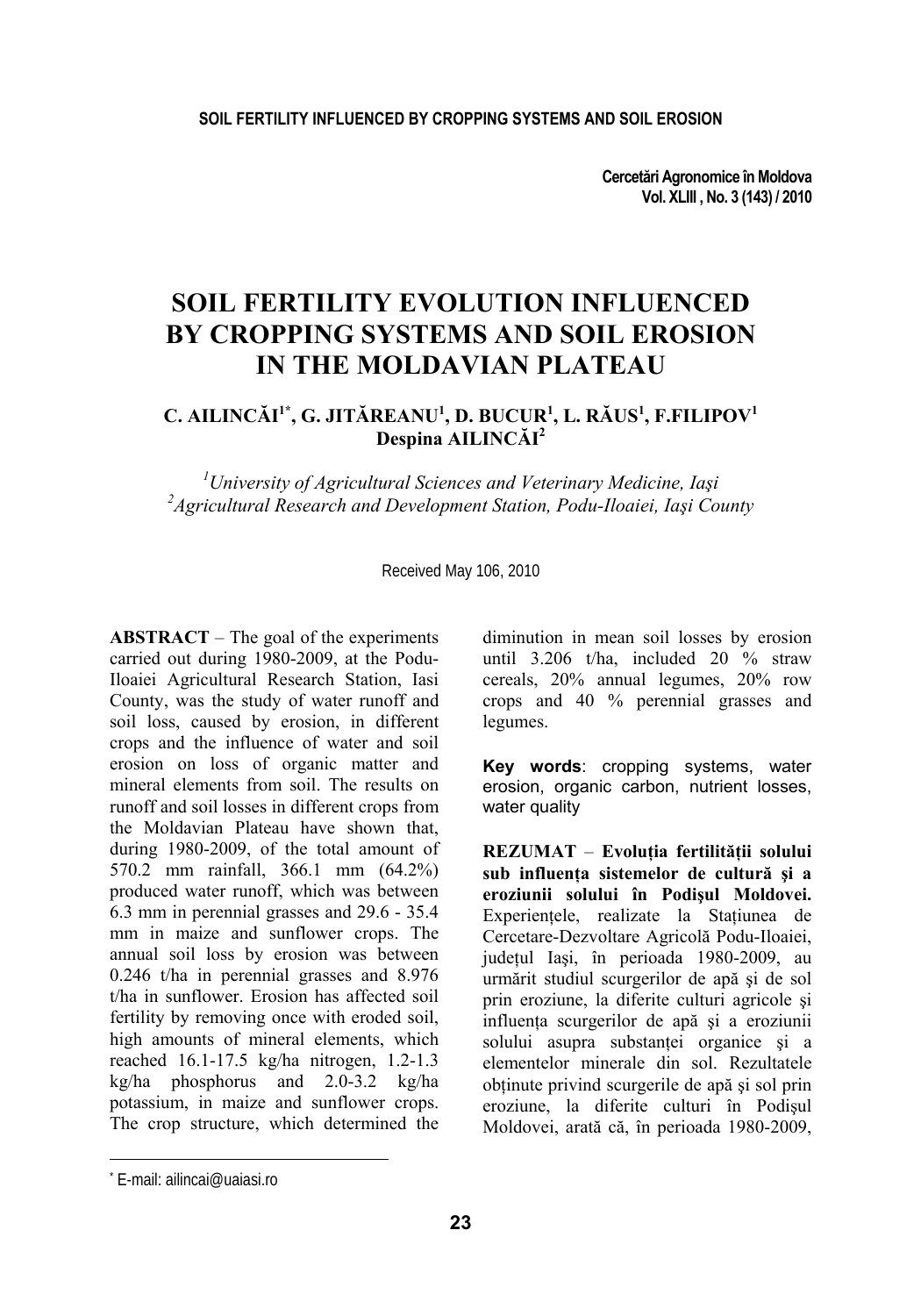din totalul de 570.2 mm precipitaţii înregistrate, 366.1 mm (64.2%) au determinat scurgeri, care au fost cuprinse între 6.3 mm la ierburile perene şi 29.6-35.4 mm la culturile de porumb şi floareasoarelui. Pierderile anuale de sol prin eroziune au fost cuprinse între 0.246 t/ha la ierburile perene şi 8.976 t/ha la floareasoarelui. Eroziunea a influentat fertilitatea solului prin îndepărtarea, odată cu solul erodat, a unor cantităţi mari de elemente minerale care, la culturile de porumb şi floarea-soarelui, au ajuns la 16.1-17.5 kg/ha azot, 1.2-1.3 kg/ha fosfor şi 2.0-3.2 kg/ha potasiu. Structura culturilor, care a determinat reducerea pierderilor de sol prin eroziune sub 3.206 t/ha, a cuprins 20% cereale păioase, 20% leguminoase anuale, 20% culturi prăşitoare şi 40% leguminoase şi graminee perene.

**Cuvinte cheie:** sisteme de cultură, eroziunea produsă de apă, carbon organic, scurgeri de elemente nutritive, calitatea apei

# **INTRODUCTION**

Land use changes and soil management practices with potential for SOC sequestration include judicious use of fertilizers and manures, use of crop residues, diverse crop rotations and erosion control measures. In all the countries, the investigations carried out in the last period have followed the establishment of some technological solutions that maintain the productivity of agro ecosystem and the protection of environment factors. The Soil Protection Framework Directive of EU includes the necessary legislative proposals, taken into account by all the Member States concerning the three main threats on the decline in organic matter, soil erosion and contamination and some additional aspects regarding compaction, diminution of biodiversity, floods and landslides. In the EU, more than 150 million hectares of soil are affected by erosion and 45% of the European soils have a low content of organic matter (Montanarella, 2008).

In Austria, during 1994-2007, the mean soil loss in three locations dropped from 6.1 t/ha to 1.8 t/ha, by using conservation tillage in cover crops until 1.0 t/ha/year with direct drilling. Nitrogen (9.2, 3.7, 2.5 kg/ha/year) and phosphorus (4.7, 1.3, 0.7 kg/ha/year) losses showed similar tendencies (Rosner et al., 2008). Of the total Italian area, 51.8% is considered to be at potential risk of desertification. Soil erosion is the most relevant soil degradation system that affects at least 19% of the territory at the potential risk of desertification, while aridity is the second desertification risk (19.0%) (Constantini *et al.* 2008). The Directive 2006/42/EC proposes the identification of zones with erosiondegraded soils and organic matter in decline, for meeting the requirements of the United Nations Convention to Combat Desertification (UNCCD) in Northern Mediterranean and Central and Eastern European Country **Parties** 

The main problems requiring agro-environment measures in Romania are the degradation degree of fields by erosion (6.3 million ha), deterioration of soil structure and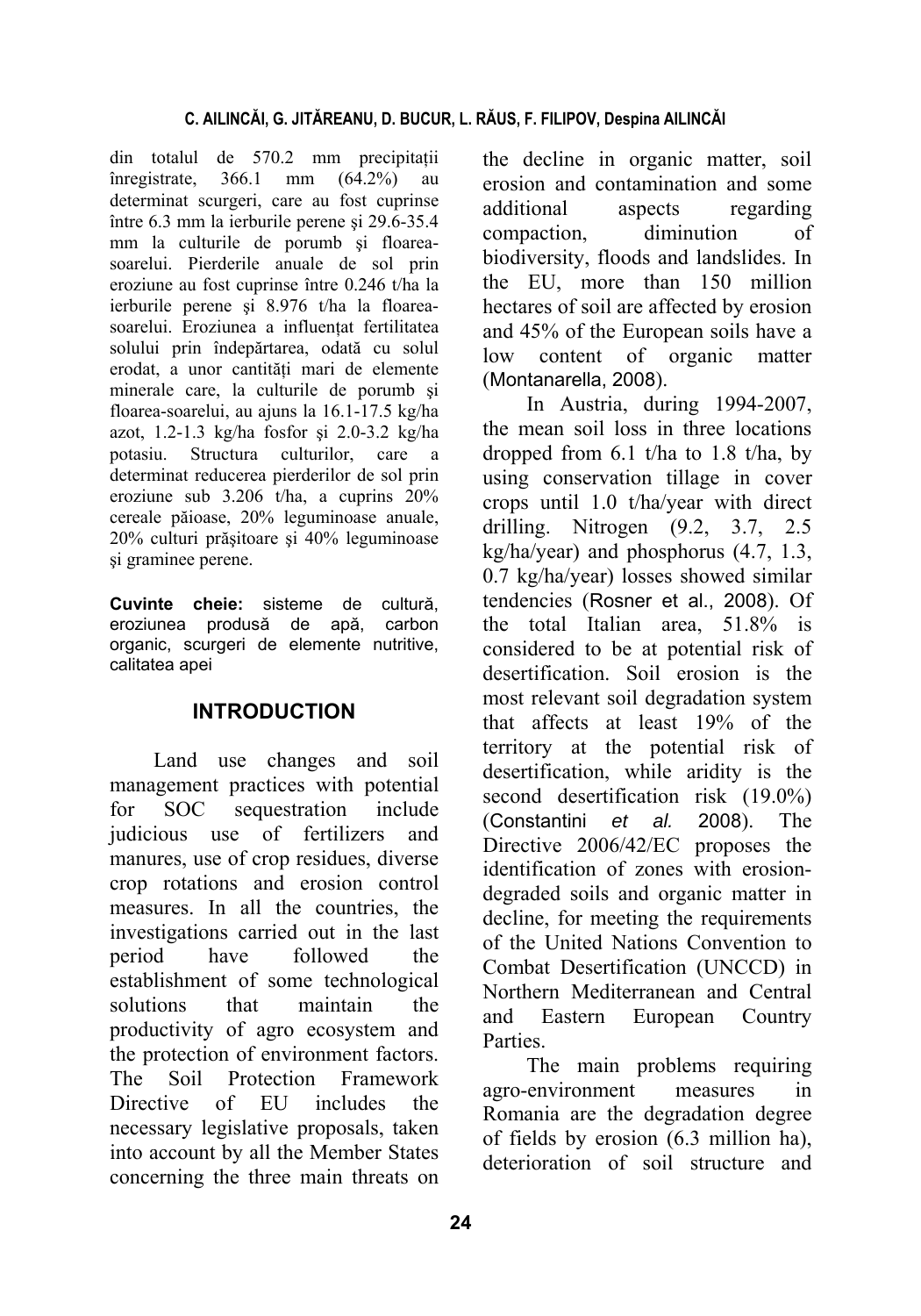compaction (on 44% of the total farming area) (Jităreanu *et al.,* 2007). In Romania, soil erosion is the most expensive degradation process, which affects almost 63% of the total area and 56% of the arable area from Romania. Investigations on the potential erosion, conditioned by geomorphologic, soil and climatic factors, have shown that in NE Romania, the mean soil losses by erosion were of 18.3 t/ha. The studies carried out on the effective erosion, based on direct determinations and complex analyses, have shown that in the entire NE zone, the effective erosion had a mean value of 4.8 t/ha/year. The north-eastern region has 15.45% (2,131,421 ha) of the farming area of Romania (14,836, 585 ha) and includes very great areas with soils affected by erosion (over 60%), acidification, compaction, landslides and other degradation forms (Project of North-East Regional Development 2007-2013).

In Bulgaria, the investigations showed that the mean annual rate of erosion on the arable lands was of 4.76 t/ha and of 2.69 t/ha on improved arable lands. Soil losses by erosion on the fields ploughed on the upstreamdownstream direction, which are cultivated with maize, are of 7.48 t/ha. In sunflower cultivated with conventional tillage, the annual eroded soil was of 3.044 t/ha, and by wheat straw and green fertilizer incorporation into soil, erosion has decreased at 2.327 t/ha and 0.937 t/ha, respectively (Totka M. *et al.,* 2006). The favorable influence of reduced tillage system and of crop residues on soil erosion was also signaled by Lal (2006). He showed that in no-tillage system, soil losses by erosion were close to the ones found in case of soil protection with 6 t/ha of mulch. On 8.5% slope fields from SW Finland, annual soil losses by erosion are of 5- 6 t/ha and leached nitrogen and phosphorus amounts are of 15.0 and 1.1 kg/ha/year, respectively (Muukkonen, 2007). The investigations conducted by Lindstrom, in Minnesota, USA, have shown that 927, 1853 and 3706 kg/ha of crop residues, applied in maize crops, have determined the decrease of soil erosion until 6.177, 1.730 and 0.988 t/ha respectively, and water runoff decreased until 35.6, 25.4 and 22.9 mm, respectively. The results obtained concerning erosion in the Coshocton USA, made according to measurements of Izaurralde (2007) carried out in the North Appalachian Experimental Watershed, near Coshocton, showed that in the areas annual mean soil losses by erosion were of 1.18 t/ha (range, 0.35 in wheat and 7.36 in maize).

# **MATERIALS AND METHODS**

Investigations conducted during 1980-2009 on a Cambic Chernozem at the Agricultural Research and Development Station of Podu-Iloaiei, Iaşi County, followed the influence of different crop rotations on water runoff and nutrient losses, due to soil erosion. Experiments were conducted on the hydrographical basin of Scobîlteni, with a reception area of 159 ha, a mean altitude of 119.4 m, and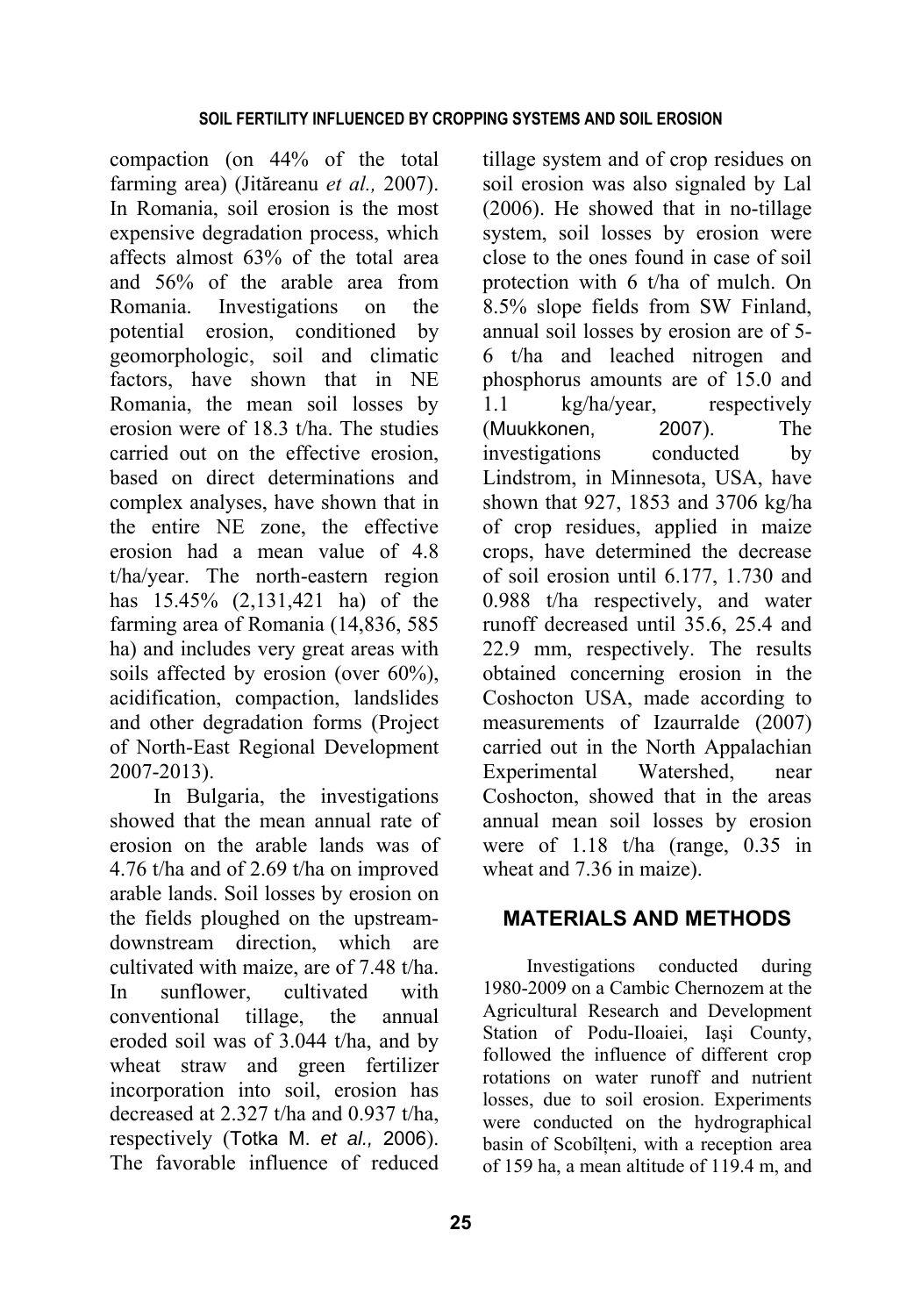### **C. AILINCĂI, G. JITĂREANU, D. BUCUR, L. RĂUS, F. FILIPOV, Despina AILINCĂI**

a mean slope length of 250 m. The area of the watershed has been anti-erosion set up since 1983, being used combined cropping systems made of sod rewetting



and strip cultivation. The width of cultivated strips is 200-250 m on 5-10% slopes, 100-150 m on 10-15 % slopes and 50-100 m on 15-18 % slopes (*Figure 1*).



**Figure 1- Geographic presentation of the Scobîlţeni, Iaşi watershed, set up with anti-erosion works, where the experimental devices were placed**

The determination of runoff and soil losses by erosion was carried out by means of loss control plots with a collecting area of 100  $m^2$  (25x4 m) and by means of a hydrological section equipped with spillway and limn graph and devices for sampling water and soil loss by erosion. Total nitrogen, nitrate, phosphorus and potassium content were determined in soil and water samples, lost by erosion in different crops, thus establishing the losses of nutritive elements. The climate is temperate continental with large thermal amplitude and uneven and commonly torrential rainfall prevalent during the vegetative season. The climatic conditions in the Moldavian Plain were characterized by a mean multiannual temperature of  $9.6^{\circ}$ C and a mean rainfall amount, on 80 years, of 559.2 mm, of which 161.2 mm during September-December, and 398 mm during January-August. Within the experiment, the following rotation scheme was followed: wheat and maize continuous cropping, 2-year crop rotation (wheat-maize), 3-year crop rotation (peaswheat-maize) and 4-year crop rotation +

outside field cultivated with legumes and perennial grasses (*Medicago sativa + Lolium perene*). The content of organic carbon was determined by the Walkley-Black method, to convert SOM into SOC it was multiplied by 0.58. The content in mobile phosphorus from soil was determined by Egner-Riechm Domingo method, in solution of ammonium acetatelactate (AL) and potassium was measured in the same extract of acetate-lactate (AL) at flame photometer. ANOVA was used to compare the effects of treatments. %). In wheat, we have used Gabriela Variety, and in maize, Podu-Iloaiei 110 Hybrid.

# **RESULTS AND DISCUSSION**

On slope lands, soil nutrient losses being very high, due to leaching, runoff and element fixing, the establishment of rates and time of fertilizer application must be done differently, according to soil characteristics, cultural practices and climatic conditions. On eroded slope lands, the growing systems ensure the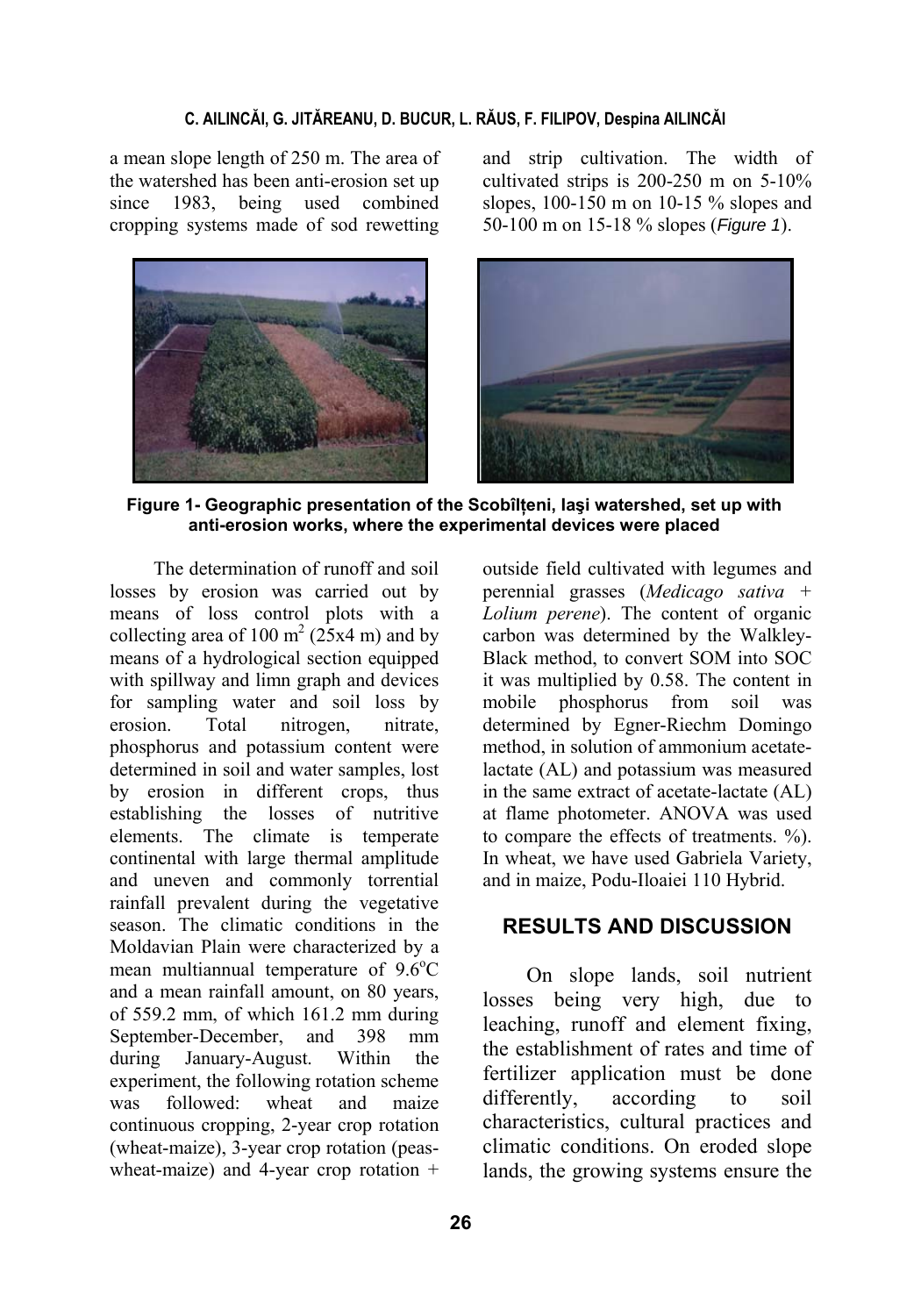#### **SOIL FERTILITY INFLUENCED BY CROPPING SYSTEMS AND SOIL EROSION**

reduction in soil losses below the allowable limit of 3-4 t/ha/year and allow getting efficient yields from the economic point of view.

The results on water runoff and soil loss in different crops from the Moldavian Plateau, determined by control plots, have shown that, during

1980-2009, of the total amount of 570.2 mm rainfall, 366.1 mm (64.2%) produced water runoff, which was between 6.3 mm in perennial grasses, in the second year of vegetation, and 29.6 - 35.4 mm, in maize and sunflower crops (*Table 1*).

| Crop                                       | <b>Rainfall</b><br>causing<br>runoff<br>(mm) | <b>Runoff</b><br>(mm) | <b>Eroded</b><br>Soil<br>(t/ha) | <b>Runoff</b><br>coefficient | Mean<br>turbidity<br>(g/l) |
|--------------------------------------------|----------------------------------------------|-----------------------|---------------------------------|------------------------------|----------------------------|
| Field                                      | 366.1                                        | 59.7                  | 18.240                          | 0.16                         | 30.5                       |
| Sunflower                                  | 366.1                                        | 35.4                  | 8.976                           | 0.10                         | 25.3                       |
| I <sup>st</sup> year perennial grasses     | 366.1                                        | 18.7                  | 1.914                           | 0.05                         | 10.2                       |
| II <sub>ud</sub><br>year perennial grasses | 286.5                                        | 6.3                   | 0.246                           | 0.02                         | 3.9                        |
| Maize                                      | 366.1                                        | 29.6                  | 8.425                           | 0.08                         | 28.4                       |
| Peas                                       | 366.1                                        | 21.3                  | 3.789                           | 0.06                         | 17.7                       |
| Wheat                                      | 336.4                                        | 11.4                  | 1.662                           | 0.03                         | 14.5                       |
| <b>Beans</b>                               | 366.1                                        | 23.6                  | 4.519                           | 0.06                         | 19.1                       |
| Soybean                                    | 366.1                                        | 19.8                  | 3.854                           | 0.05                         | 19.4                       |

**Table 1 - Mean annual runoff and soil losses due to erosion, recorded in different crops** 

The annual soil loss due to erosion, recorded at the same period, was between 0.246 t/ha/year in perennial grasses, and 8.425 - 8.976 t/ha/year in maize and sunflower crops. The obtained results on the potential erosion (conditioned by geomorphological, soil and climate factors) have shown that on the fields uncovered by vegetation from the Moldavian Plateau, the mean soil losses due to erosion were of 18.24 t/ha, values corresponding to a moderate erosion risk. The protection degree of soil against erosion, expressed by the ratio between the value of the effective erosion (under

specific technological conditions) and of the potential erosion (soil eroded under conditions of uncovered soil, which was not set up with soil erosion control works) is an indicator of erosion risk that shows soil vulnerability to erosion. It is given by the ratio between the value of the effective erosion and that of mean allowable erosion, which corresponds to soils from the studied watershed. Taking into account that the erosion process cannot be avoided and that the tolerance level of soil annual losses is 3 - 4 t/ha/year, which corresponds to the annual rate of soil renewal, the mean annual soil losses due to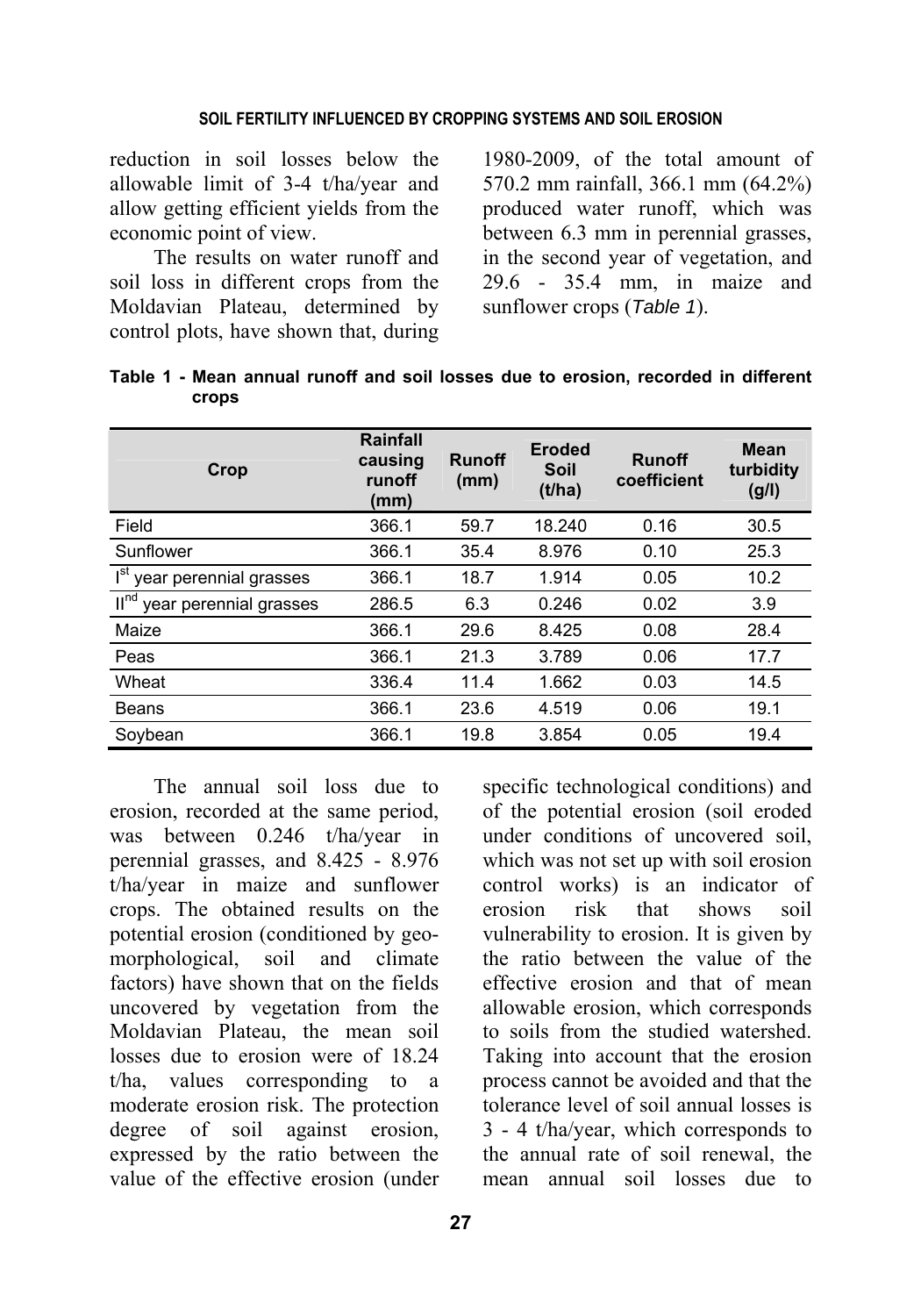#### **C. AILINCĂI, G. JITĂREANU, D. BUCUR, L. RĂUS, F. FILIPOV, Despina AILINCĂI**

erosion, recorded during 1980-2009 in maize (8.425 t/ha) and sunflower (8.976 t/ha), may result in destructing the fertile soil layer in a few decades. Erosion has affected soil fertility by removing once with eroded soil, high

amounts of organic carbon and mineral elements, which reached 17.54 - 16.14 kg/ha nitrogen, 1.15 - 1.29 kg/ha phosphorus and 2.03 - 3.18 kg/ha potassium, in maize and sunflower crops (*Table 2*).

| erosion, in the Moldavian Plateau | Table 2 - Mcall Water Tallon, Son, Organic Carbon and mineral cicinent 103363, due to |
|-----------------------------------|---------------------------------------------------------------------------------------|
|                                   | Organic carbon and mineral elements lost by erosion.<br>$k$ alha                      |

**Table 2 - Mean water runoff, soil, organic carbon and mineral element losses, due to** 

|                                                    | <u>Urganic Carbon and mineral Gignients IOSL by GroSion,</u><br>kg/ha |                         |                        |                   |             |       |                            |  |  |  |
|----------------------------------------------------|-----------------------------------------------------------------------|-------------------------|------------------------|-------------------|-------------|-------|----------------------------|--|--|--|
| Crop                                               | Organic<br>carbon                                                     | N at<br>water<br>runoff | N in<br>eroded<br>soil | <b>Total</b><br>N | <b>P-AL</b> | K-AL  | <b>Total</b><br><b>NPK</b> |  |  |  |
| Field                                              | 362                                                                   | 5.325                   | 26.083                 | 31.408            | 2.098       | 4.378 | 37.884                     |  |  |  |
| Sunflower                                          | 181                                                                   | 4.708                   | 12.836                 | 17.544            | 1.293       | 3.178 | 22.015                     |  |  |  |
| I <sup>st</sup><br>year perennial grasses          | 38                                                                    | 2.113                   | 2.833                  | 4.946             | 0.220       | 0.477 | 5.643                      |  |  |  |
| $\mathbb{H}^{\text{nd}}$<br>year perennial grasses | 5                                                                     | 0.712                   | 0.362                  | 1.074             | 0.028       | 0.061 | 1.163                      |  |  |  |
| Maize                                              | 167                                                                   | 4.174                   | 11.964                 | 16.138            | 1.154       | 2.030 | 19.322                     |  |  |  |
| Peas                                               | 75                                                                    | 2.663                   | 5.646                  | 8.309             | 0.413       | 0.758 | 9.480                      |  |  |  |
| Wheat                                              | 33                                                                    | 1.505                   | 2.427                  | 3.932             | 0.186       | 0.416 | 4.534                      |  |  |  |
| <b>Beans</b>                                       | 90                                                                    | 3.115                   | 6.598                  | 9.713             | 0.497       | 0.904 | 11.114                     |  |  |  |
| Soybean                                            | 77                                                                    | 2.693                   | 5.627                  | 8.320             | 0.439       | 0.840 | 9.599                      |  |  |  |

On 16% slope lands, the mean annual nitrogen, phosphorus and potassium leaches, due to erosion, recorded during 1980-2009, were comprised between 9.59 and 22.02 kg/ha in row crops (soybean and sunflower) and between 4.53 and 9.48 kg/ha/years in wheat and peas crops (*Table 2*). The obtained results on erosion in different crop rotations have shown that under conditions of 16% slope lands from the Moldavian Plateau, the diminution in soil losses below the allowable limit of 3-4 t/ha/year was done only in 3-4 year crop rotations with one or two outside fields, cultivated with perennial grasses and legumes that protect better soil against erosion (*Table 3*).

From the investigations carried out on effective erosion, based on direct determinations, we found out that the effective erosion in the Moldavian Plateau, in peas-wheatmaize rotation, had a mean value of 4.625 t/ha. At 3- and 4-year crop rotations, which included good and very good cover plants for protecting soil against erosion, the amounts of eroded soil and nutrients lost by erosion were very close to the allowable limit for this area. These elements were necessary for establishing the crop structure and dimensioning the anti- erosion works, which determined the diminution of soil erosion and water runoff, soil and nutrient losses below the limit corresponding to the natural capacity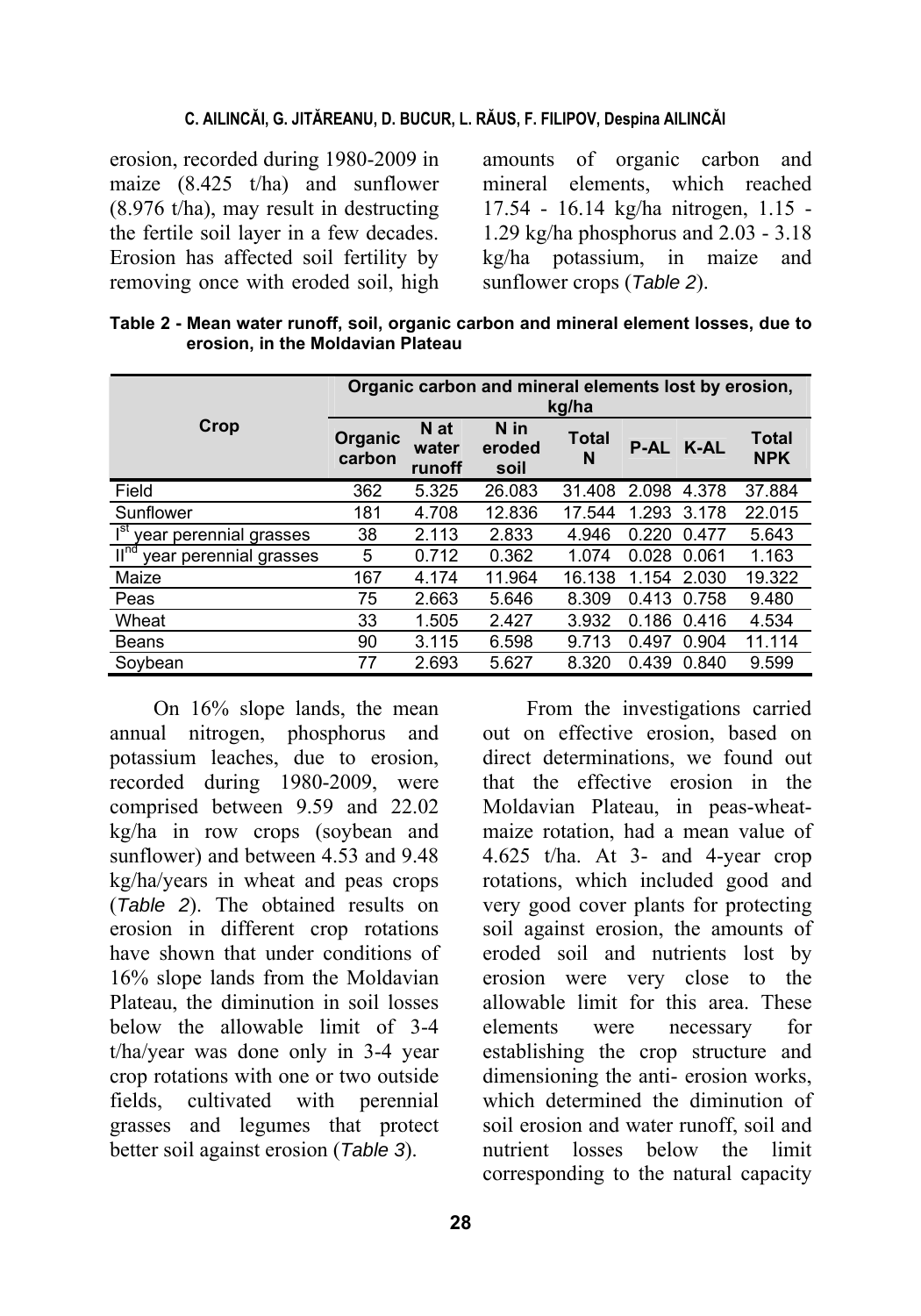of annual soil recovery, of 3-4 t/ha/year of eroded soil.

The results concerning water runoff, soil and mineral element losses from crops, placed in different rotations, have shown that on 16% slope lands, the use of peas-wheatmaize rotation  $+ 2$  outside fields, cultivated with legumes and perennial grasses, resulted in soil losses, which diminished by 46.2 %, as compared to wheat-maize rotation (*Table 3*). On 16% slope lands, the mean annual losses of nitrogen due to erosion were comprised, during 1980-2009, between 16.138 kg/ha in maize continuous cropping and 5.911

kg/ha/year in peas - wheat - maize rotation + three outside fields cultivated with perennial grasses (*Table 4*). If phosphorus and potassium losses are low (0.76-1.6 kg/ha/year), the nitrogen losses should be diminished by using rotations with crop structures that protect soil against erosion. The highest losses of nutrients were recorded in 2-year rotation (wheat-maize) (10.034 kg/ha nitrogen and 11.927 kg/ha total NPK). These amounts decreased very much at the same time with the increase in the rotation structure of cover crops, such as peas, wheat, alfalfa and perennial grasses.

|                      | <b>Water Runoff</b> |     | <b>Erosion</b> |      | <b>Organic</b> | <b>Row plants</b> |  |
|----------------------|---------------------|-----|----------------|------|----------------|-------------------|--|
| <b>Crop rotation</b> | (mm)                | %   | t/ha/year      | $\%$ | carbon (kg/ha) | (%)               |  |
| $1$ Mcc              | 29.6                | 100 | 8.425          | 100  | 167            | 100               |  |
| <b>BWMSfW</b>        | 22.3                | 75  | 5.049          | 60   | 101            | 60                |  |
| <b>WM</b>            | 20.5                | 69  | 5.044          | 60   | 100            | 50                |  |
| PWMSf+G              | 21.6                | 73  | 4.731          | 56   | 94             | 40                |  |
| <b>PWM</b>           | 20.8                | 70  | 4.625          | 55   | 92             | 33                |  |
| PWMSf+2G             | 19.8                | 67  | 4.076          | 48   | 81             | 33                |  |
| $BWM+2G$             | 17.1                | 58  | 3.242          | 38   | 64             | 40                |  |
| PWSf+2G              | 17.8                | 60  | 3.206          | 38   | 64             | 20                |  |
| <b>SWM+2G</b>        | 16.3                | 55  | 3.096          | 37   | 62             | 40                |  |
| $PWM + 3G$           | 15.6                | 53  | 2.714          | 32   | 54             | 17                |  |

**Table 3 - Average annual water and soil runoff by erosion registered in different crops rotation** 

 $1$ Mcc= Maize continuous cropping, BWSfMW = Beans-wheat-sunflower-maize-wheat rotation, WM= Wheat-maize rotation, PWM= Peas -wheat-maize, PWMSf+G = Peaswheat-maize -sunflower + reserve field, cultivated with legumes and perennial grasses, BWM+ 2G = Beans-wheat-maize + 2 reserve field, cultivated with legumes and perennial grasses, SWM = Soybean- wheat-maize + 2 reserve field, cultivated with legumes and perennial grasses.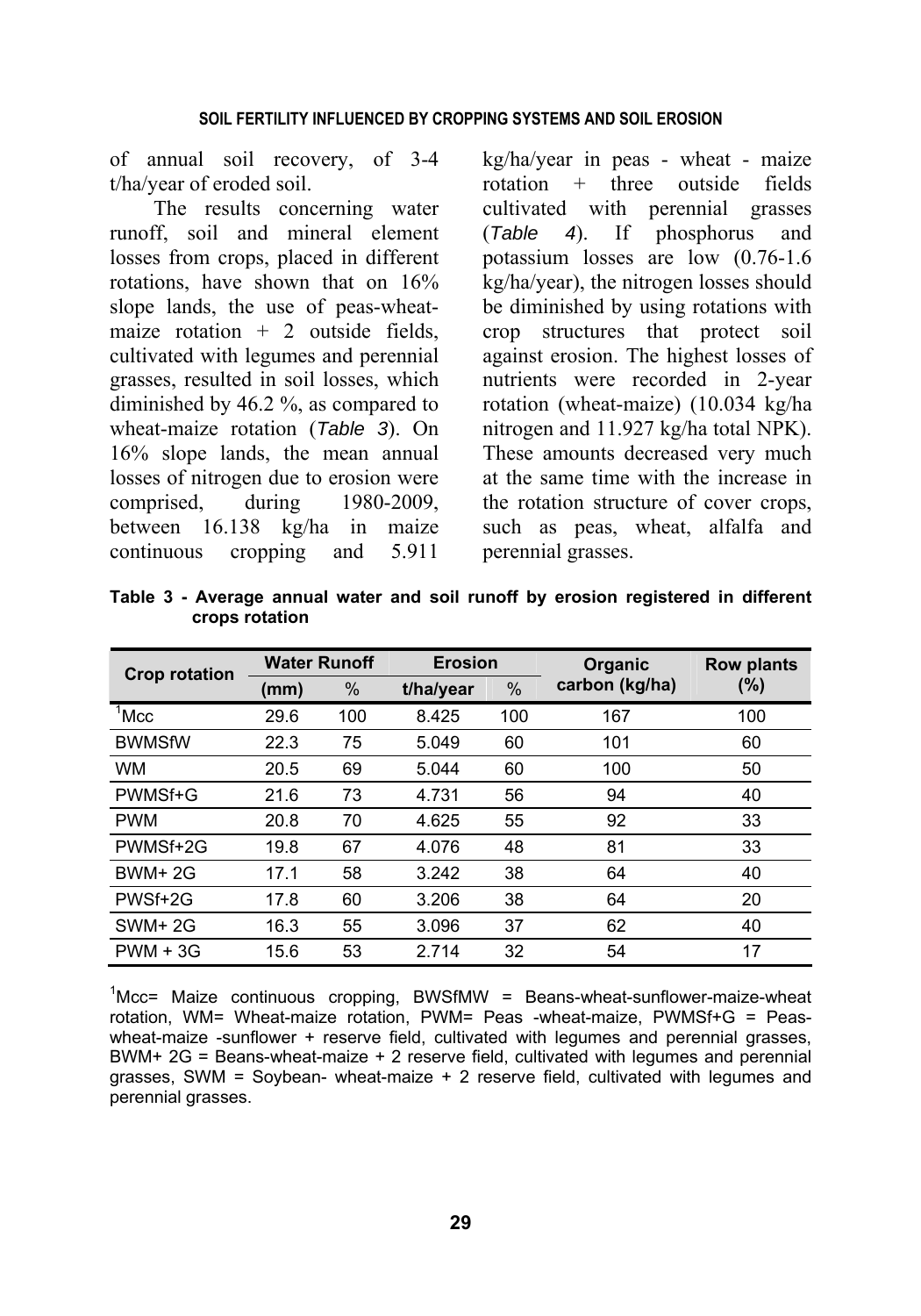| <b>Crop rotation</b> | N, in runoff<br>water | N, in<br>eroded<br>soil | <b>Total N</b> | <b>P-AL</b> | K-AL  | <b>Total NPK</b> | Row plants,<br>% |
|----------------------|-----------------------|-------------------------|----------------|-------------|-------|------------------|------------------|
| *Mcc                 | 4.174                 | 11.964                  | 16.138         | 1.154       | 2.030 | 19.322           | 100              |
| <b>BWMSfW</b>        | 3.001                 | 7.250                   | 10.251         | 0.663       | 1.389 | 12.303           | 60               |
| <b>WM</b>            | 2.840                 | 7.194                   | 10.034         | 0.670       | 1.223 | 11.927           | 50               |
| PWMSf+G              | 2.846                 | 6.811                   | 9.657          | 0.628       | 1.316 | 11.601           | 40               |
| <b>PWM</b>           | 2.781                 | 6.678                   | 9.459          | 0.584       | 1.068 | 11.111           | 33               |
| PWMSf+2G             | 2.568                 | 5.873                   | 8.441          | 0.538       | 1.130 | 10.109           | 33               |
| <b>BWM+2G</b>        | 2.230                 | 4.672                   | 6.902          | 0.404       | 0.750 | 8.056            | 40               |
| PWSf+2G              | 2.247                 | 4.655                   | 6.902          | 0.415       | 0.950 | 8.267            | 20               |
| <b>SWM+2G</b>        | 2.146                 | 4.486                   | 6.632          | 0.393       | 0.737 | 7.762            | 40               |
| $PWM + 3G$           | 1.980                 | 3.931                   | 5.911          | 0.338       | 0.634 | 6.883            | 17               |

**Table 4 - Mean annual losses of nutritive elements in different crops rotations, kg/ha** 

Data are very important for establishing and regulating the fertilizer rates applied in crops and for controlling the environment pollution with nitrogen, phosphorus and potassium. During 1980-2009, the use of crop rotations with a percent until 20% of row plants, which also included outside fields cultivated with perennial grasses, has determined the diminution in soil and mineral element losses by 36.5% and, respectively, 30.7%, as compared to 2-year crop rotation (wheat-maize). On 16% slope lands, the crop structure, which determined, during 1980-2009, the diminution in mean soil losses by erosion until 3.206 t/ha/year included 20 % straw cereals, 20% annual legumes, 20% row crops and 40 % perennial grasses and legumes.

During 1980-2009, on 16% slope fields, the increase from 20 to 40% of the percent of row crops (maize and sunflower) used in rotations

determined the increase in mean annual losses of eroded soil by 47.5% (1.525 t/ha) and the use of crop rotations with 60% row crops resulted in the increase by  $57.5\%$  (1.843 t/ha) of the mean annual quantities of eroded soil. According to these results concerning the contribution of melioration plants to the diminution of soil and mineral element losses due to erosion, the technical elements were established for anti-erosion works, such as width of cultivated strips and of sod rewetting, crop structure, crop rotations and assortment of legumes and perennial grasses used on slope lands. This scientific information is a source of creating a database necessary to the elaboration of land improvement projects, to watershed setting up and grounding the methods of protecting soil and water resources. The crop rotation is also important under conditions of an intensive technology, being the main measure for soil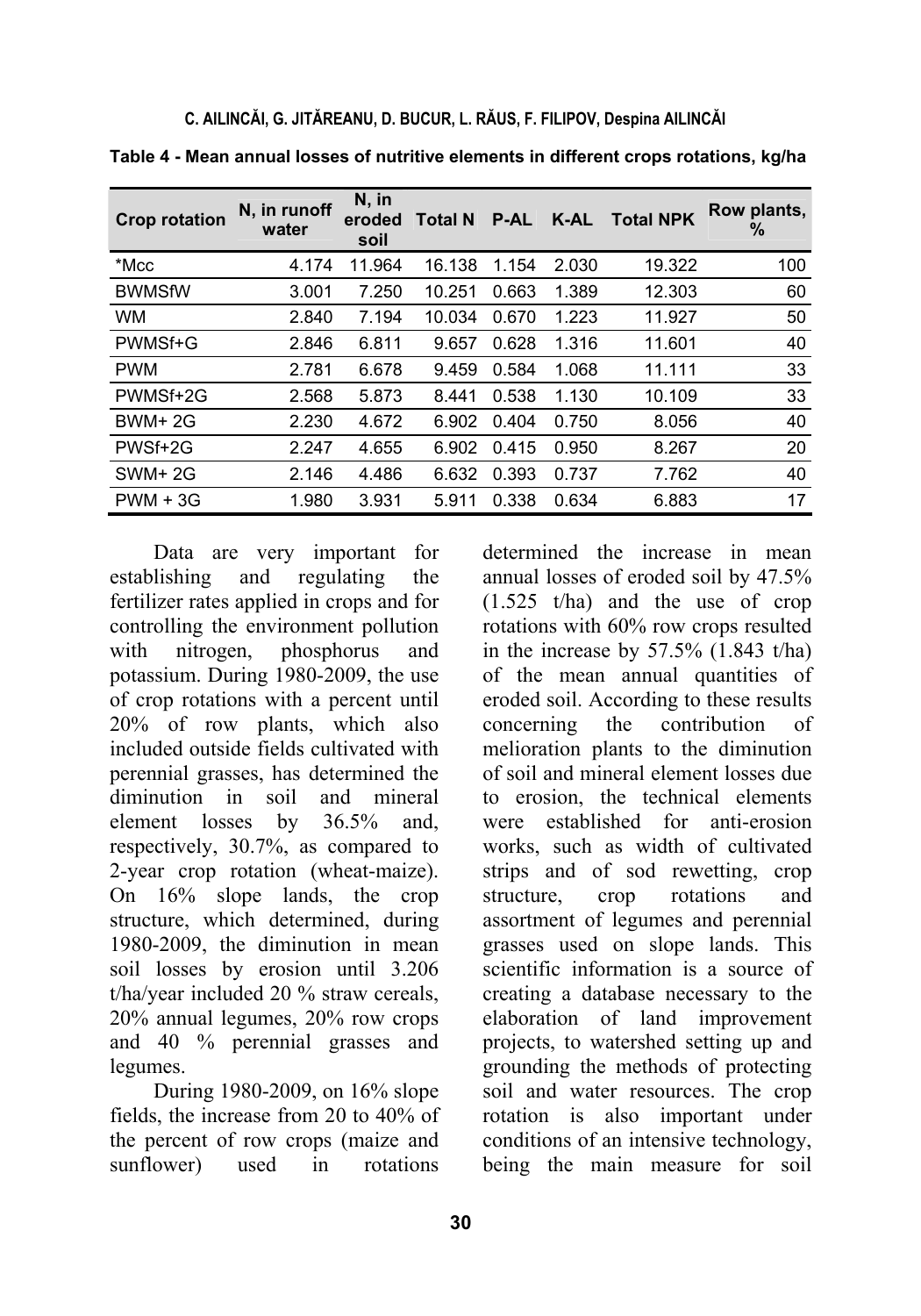### **SOIL FERTILITY INFLUENCED BY CROPPING SYSTEMS AND SOIL EROSION**

protection, crop and efficient capitalization of all technological factors. The investigations conducted in long-term experiments at Rothamsted have shown that only at high fertilizer rates  $(\geq N_{192}P_{35}K_{90}Mg_{35})$ , a significant increase was found in the mass of total organic carbon and stable carbon from soil (Blair et al., 2006). In clayey-loam Mollisol from Kanawha, the value of the organic carbon mass has increased from 33.3 to 37.3 g/kg soil, when using the rate of 270 kg/ha nitrogen against the unfertilized control, only in maize-oats-alfalfaalfalfa rotation (Russell, 2006**).**

On soils from the Moldavian Plateau, most of them situated on slope fields, poor in organic matter and nutrients, the proper use of different organic resources may replace a part of rich technological consumption (mineral nutrients), determine the improvement in the content of organic matter from soil and ensure better conditions for the valorisation of nitrogen fertilizers. Crop rotations with annual and perennial grasses and legumes have increased the biodiversity of agroecosystems, diminished the quantity of nitrogen-based fertilizers, contributed to the increase in soil fertility and diversified the options of farming management. The mass of total carbon from cambic chernozem in the Moldavian Plain has registered significant increases at higher than  $N_{160}P_{100}$  rates, in case of organic and mineral fertilization and in 4-year crop rotation, which included ameliorative plants of perennial grasses and legumes (*Table 5*). In maize continuous cropping and wheat-maize rotation, very significant values of the carbon content was found only in the organic and mineral fertilization, in 4-year crop rotation + reserve field, cultivated with perennial legumes and in  $N_{160}P_{100}$  fertilization.

| <b>Treatment</b>              | *Mcc                 | <b>WM</b> | <b>PWM</b> | <b>PWMSf+G</b>    | Average | <b>Difference</b>    |
|-------------------------------|----------------------|-----------|------------|-------------------|---------|----------------------|
| $N_0P_0$                      | 15.0                 | 15.2      | 16.5       | 16.8              | 15.9    | $\Omega$             |
| $N_{80}P_{60}$                | 15.5                 | 14.8      | 16.9       | 17.1              | 16.1    | 0.1                  |
| $N_{120}P_{80}$               | 15.8                 | 16.2      | 17.3       | 18.2              | 16.9    | 0.9                  |
| $N_{160}P_{100}$              | 16.8                 | 17.0      | 18.5       | 19.7              | 18.0    | 1.9 <sup>x</sup>     |
| $N_{80}P_{60}+30$ t/ha manure | 19.0                 | 19.0      | 20.1       | 21.4              | 19.9    | $3.9$ <sup>xxx</sup> |
| Average                       | 16.4                 | 16.4      | 17.9       | 18.6              | 17.3    |                      |
| Difference                    | 0                    | 0.0       | $1.5^x$    | $2.2^{xx}$        |         |                      |
|                               | <b>Crop rotation</b> |           |            | <b>Fertilizer</b> |         | <b>Interaction</b>   |
| <b>LSD 5%</b>                 |                      | 1.4       |            | 1.5               | 1.2     | g/kg                 |
| <b>LSD 1%</b>                 |                      | 1.8       |            | 2.1               | 1.6     | g/kg                 |
| LSD 0.1%                      |                      | 2.4       |            | 2.7               | 2.1     | g/kg                 |

**Table 5 - Influence of long-term fertilization and crop rotation on mass of carbon from soil (C, g/kg)**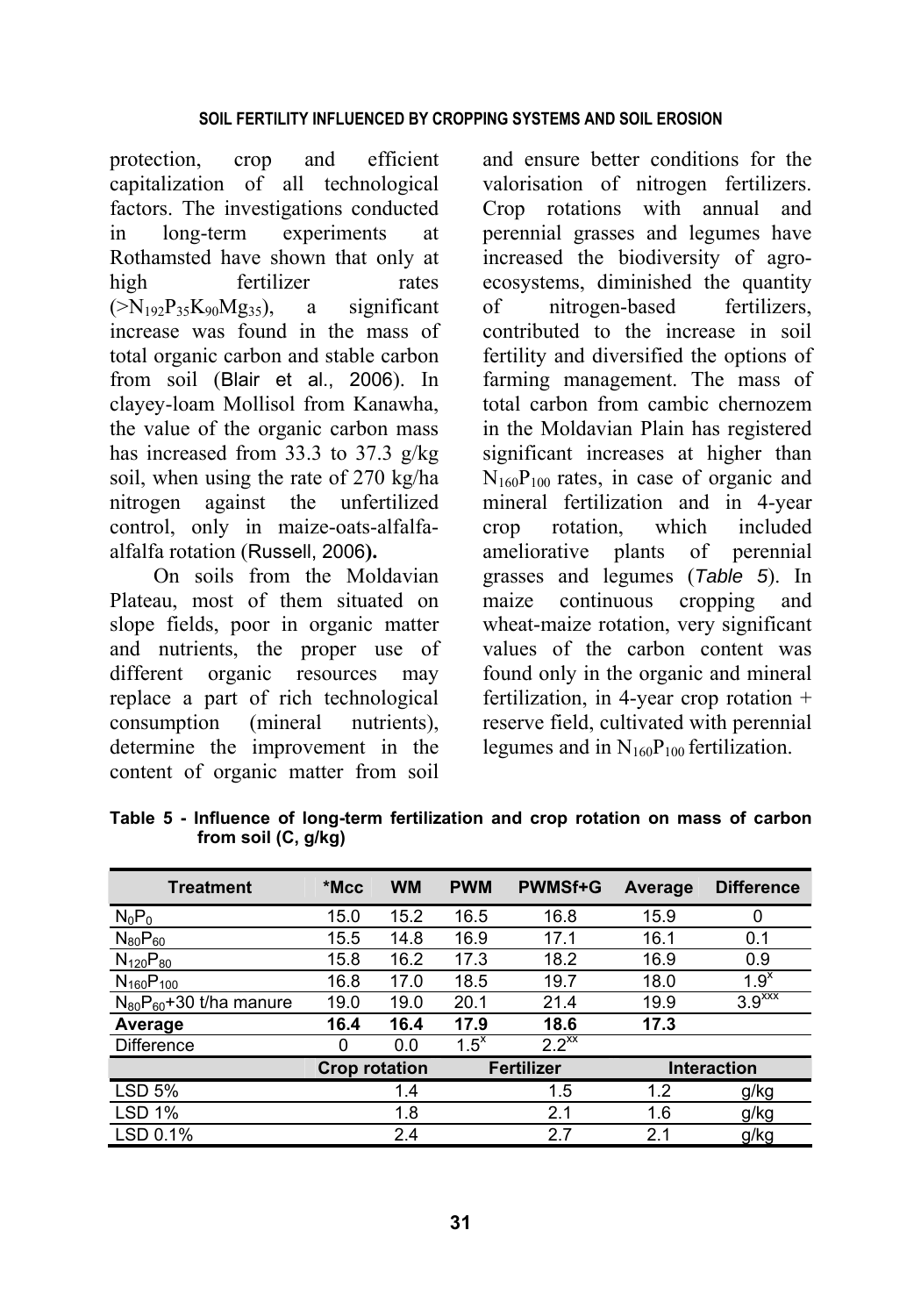#### **C. AILINCĂI, G. JITĂREANU, D. BUCUR, L. RĂUS, F. FILIPOV, Despina AILINCĂI**

In Cambic Chernozem, on the slope lands from the Moldavian Plain, a good supply in mobile phosphorus of field crops (37-46 mg/kg) was maintained in annual application of a rate of  $N_{120}P_{80}$  and a very good supply (69-78) at the rate of  $N_{80}P_{60}+30$  t/ha of manure, applied in crops from 3 or 4 -year crop rotations with perennial grasses and legumes (*Table 6*). After 42 years of testing, the lowest rate of mobile phosphorus accumulation in soil was recorded in wheat-maize rotation, and the highest one, in 3 and 4- year crop rotations, including annual and perennial legumes, which leave in soil easily degradable crop residues.

|  |  | Table 6 - Influence of long-term fertilization and crop rotation on the content of |  |  |  |  |
|--|--|------------------------------------------------------------------------------------|--|--|--|--|
|  |  | mobile phosphorus from soil (P-AL, mg/kg)                                          |  |  |  |  |

| <b>Treatment</b>              | $1$ Mcc | <b>WM</b>       | <b>PWM</b> | <b>PWMSf+G</b>     | Average | <b>Difference</b>              |
|-------------------------------|---------|-----------------|------------|--------------------|---------|--------------------------------|
| $N_0P_0$                      | 13      | 10              | 14         | 15                 | 13.0    | 0                              |
| $N_{80}P_{60}$                | 29      | 26              | 35         | 40                 | 32.5    | $19.5^{\overline{\text{XXX}}}$ |
| $N_{120}P_{80}$               | 41      | 38              | 49         | 56                 | 46.0    | $33.0^{x}$                     |
| $N_{160}P_{100}$              | 58      | 52              | 63         | 69                 | 60.5    | $47.\overline{5^{xxx}}$        |
| $N_{80}P_{60}+30$ t/ha manure | 67      | 58              | 69         | 78                 | 68.0    | $55.0$ <sup>xxx</sup>          |
| Average                       | 41.6    | 36.8            | 46.0       | 51.6               | 44.0    |                                |
| Difference                    | 0       | $-4.8^{0}$      | $4.4^x$    | 10.0 <sup>xx</sup> |         |                                |
|                               |         | <b>Rotation</b> |            | <b>Fertilizer</b>  |         | <b>Interaction</b>             |
| <b>LSD 5%</b>                 |         | 3.8             |            | 3.3                | 4.3     | mg/kg                          |
| <b>LSD 1%</b>                 |         | 5.1             |            | 4.4                | 5.7     | mg/kg                          |
| LSD 0.1%                      |         | 6.7             |            | 5.8                | 7.5     | mg/kg                          |

#### **CONCLUSIONS**

Mean annual loss of soil by erosion, recorded during 1980-2009, was of 0.246 t/ha in perennial grasses in the second growth year, 4.519 t/ha in beans, 8.425 t/ha in maize and 8.976 t/ha in sunflower.

Erosion affects soil fertility by removing together with eroded soil, significant mineral element amounts, which in maize and sunflower crops reach 16.1 - 17.5 kg/ha nitrogen, 1.2 - 1.3 kg/ha phosphorus and 2.0-3.2 kg/ha potassium, representing, on the average, 12-14 % of the chemical fertilizers necessary for these crops.

On 16% slope fields, the use of soybean - wheat - maize rotation + two outside fields, cultivated with perennial grasses, determined the diminution by  $63.3\%$   $(5.329 \text{ t/ha})$  in the mean annual losses of eroded soil and by 58.9% (9.506 kg/ha) in nitrogen leakages, compared with maize continuous cropping.

From the results obtained on erosion in different crop rotations, we have found that in 16% slope fields from the Moldavian Plateau, soil losses by erosion diminished below the allowable limit of 3-4 t/ha only in case of 3 or 4 year-crop rotations with two or three reserve fields, cultivated with legumes and perennial grasses, which protect soil.